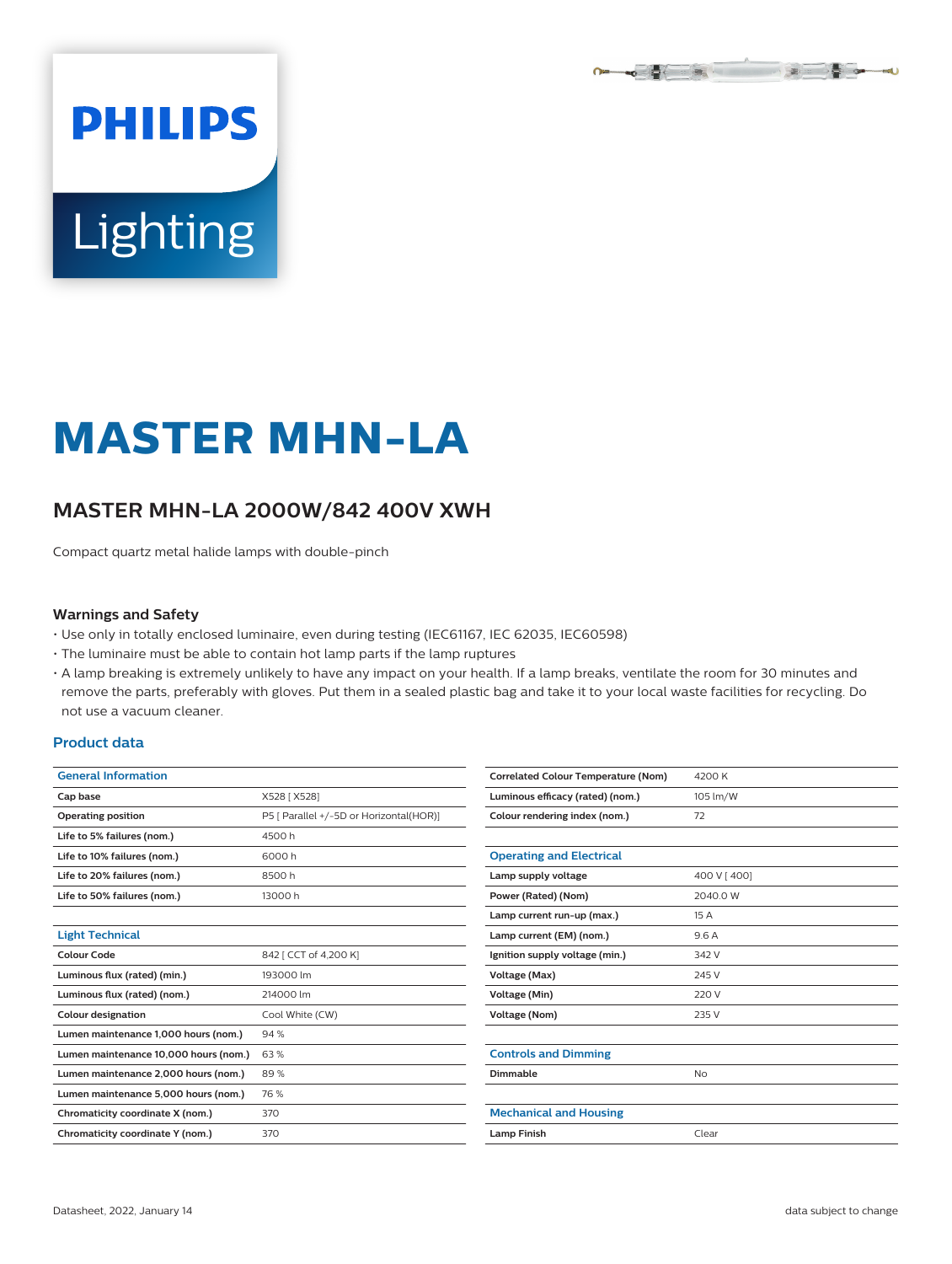# **MASTER MHN-LA**

| Cap-base information                 | Cable(C)        |  |  |  |
|--------------------------------------|-----------------|--|--|--|
| <b>Bulb shape</b>                    | TD40 [ TD 40mm] |  |  |  |
|                                      |                 |  |  |  |
| <b>Approval and Application</b>      |                 |  |  |  |
| Mercury (Hg) content (nom.)          | 194 mg          |  |  |  |
| Energy consumption kWh/1,000 hours   | 2244 kWh        |  |  |  |
|                                      |                 |  |  |  |
| UV                                   |                 |  |  |  |
| Specific eff. radiant power          | 280 mW/klm      |  |  |  |
|                                      |                 |  |  |  |
| <b>Luminaire Design Requirements</b> |                 |  |  |  |
| Bulb temperature (max.)              | 920 $°C$        |  |  |  |
| Pinch temperature (max.)             | 350 $°C$        |  |  |  |
|                                      |                 |  |  |  |

| <b>Product Data</b>               |                                  |  |  |  |  |
|-----------------------------------|----------------------------------|--|--|--|--|
| Full product code                 | 871150020074700                  |  |  |  |  |
| Order product name                | MASTER MHN-LA 2000W/842 400V XWH |  |  |  |  |
| EAN/UPC - product                 | 8718291548201                    |  |  |  |  |
| Order code                        | 20074700                         |  |  |  |  |
| SAP numerator - quantity per pack |                                  |  |  |  |  |
| Numerator - packs per outer box   |                                  |  |  |  |  |
| <b>SAP material</b>               | 928071305130                     |  |  |  |  |
| SAP net weight (piece)            | 172.000 g                        |  |  |  |  |
| <b>ILCOS</b> code                 | MN-2000-E-K-/H                   |  |  |  |  |
|                                   |                                  |  |  |  |  |

### **Dimensional drawing**



| Product                                                    | $D(max)$ O |  |  |
|------------------------------------------------------------|------------|--|--|
| MASTER MHN-LA 2000W/842 400V XWH 40 mm 108 mm 58 mm 353 mm |            |  |  |

### **MASTER MHN-LA 2000W/842 400V XWH**

## **Photometric data**